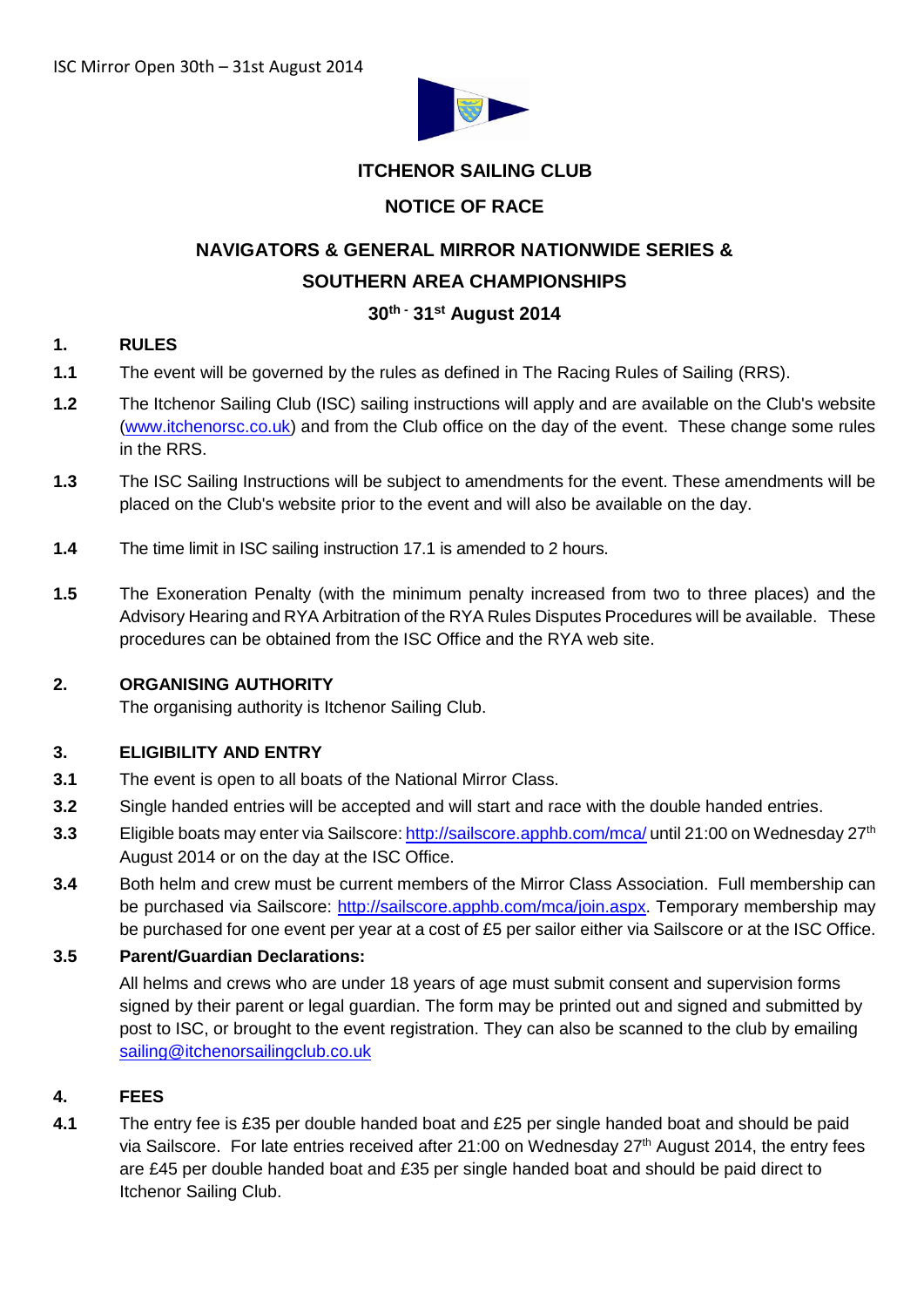ISC Mirror Open 30th – 31st August 2014

**4.2** For boats visiting Chichester Harbour who have not already paid Harbour Dues, there is a £2.00 charge payable on top of the race fees. This can be paid to ISC alongside the entry fee and will be forwarded to the Harbour Master.

## **5. REGISTRATION and SCHEDULE**

- **5.1** Registration will take place from 10.00 am Saturday 30<sup>th</sup> August at ISC. Please ensure that a signed consent form has been completed.
- **5.2** If available, boats must display event advertising supplied at Registration in the manner and position advised at Registration.

## **5.3 Dates of racing and programme**:

| Date     | Race              | <b>Warning Signal</b> | HW    | Height |
|----------|-------------------|-----------------------|-------|--------|
| 30/08/14 | First race of day | 12:55                 | 15:02 | 4.5    |
| 31/08/14 | First race of day | 10:55                 | 15:37 | 4.4    |

This schedule of races is indicative and will depend on weather conditions. The Race Committee aim to run three races each day but reserve the right to run up to four races on either day to take account of weather conditions and anticipated weather conditions. All races run on the same day are expected to be held back to back.

- **5.4** The target time for the finish of the lead boat will be 45 minutes, with a time limit of 90 minutes for the last boat.
- **5.5** There will be a briefing for competitors in the vicinity of the Flagstaff at 11:00 on Saturday 30<sup>th</sup> August 2014.

## **6. VENUE**

- **6.1** The location of the event is Itchenor Sailing Club, Chichester Harbour, West Sussex PO20 7AG.
- **6.2** The racing area will be in Chichester Harbour.

## **7. SCORING**

- **7.1** The Low Point System of Appendix A of the RRS will apply.
- **7.2** One race is required to be completed to constitute a series.
- **7.3** (a) When fewer than 4 races are completed, a boat's score will be the total of her race scores, with no discard.
	- (b) When 4 or more are completed, there will be one discard.

## **8. PRIZES**

- **8.1** There will be keeper style plaques for the following: 1st Helm overall 1st Crew overall 2nd Helm overall 2nd Crew overall 3rd Helm overall 3rd Crew overall 1st Single handed boat Endeavour Helm (last boat to complete all the races) Endeavour Crew (last boat to complete all the races) Also a number of other prizes may be awarded at the event co-ordinator's discretion.
- **8.2** Prize giving will take place on the Club lawn at 15:00 on Sunday 31<sup>st</sup> August or as soon as possible after racing is completed.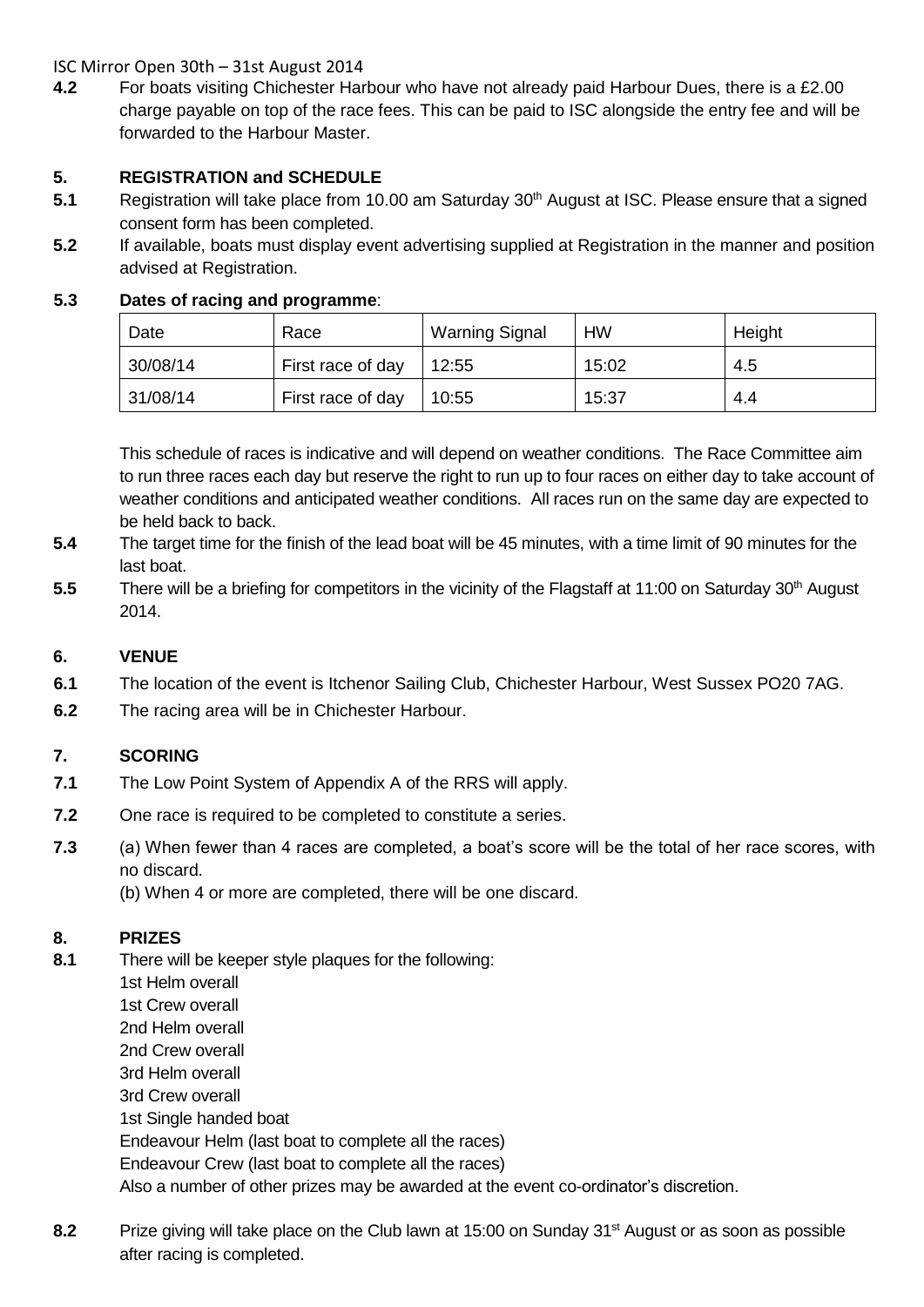## **9. ACKNOWLEDGEMENT OF RISK RISK STATEMENT**

Rule 4 of the Racing Rules of Sailing states: "The responsibility for a boat's decision to participate in a race or to continue racing is hers alone."

Sailing is by its nature an unpredictable sport and therefore inherently involves an element of risk. By taking part in the event, each competitor agrees and acknowledges that:

- (a) They are aware of the inherent element of risk involved in the sport and accept responsibility for the exposure of themselves, their crew and their boat to such inherent risk whilst taking part in the event;
- (b) They are responsible for the safety of themselves, their crew, their boat and their other property whether afloat or ashore;

(c) They accept responsibility for any injury, damage or loss to the extent caused by their own actions or omissions;

- (d) Their boat is in good order, equipped to sail in the event and they are fit to participate;
- (e) The provision of a race management team, support boats and other officials and volunteers by the event organiser does not relieve them of their own responsibilities;
- (f) The provision of support boat cover is limited to such assistance, particularly in extreme weather conditions, as can be practically provided in the circumstances.

## **INFORMATION FOR COMPETITORS**

#### **1. BERTHING AND TRAILERS**

- **1.1** Boats shall be kept in their assigned area on the ISC landing stage.
- **1.2** Please note that the staging could get wet at high water so all gear and valuables should be left secure. Boats staying on the stage overnight should be tied down.
- **1.3** Trailers must be manhandled from the road to the Club stage as vehicles are not permitted down the Club Lane. Parking for cars is available at the Harbour Conservancy car park (Pay & Display). Road Trailers may remain on the staging; however the staging may flood at high water Spring Tides.

## **2. CLUBHOUSE**

All competitors and their parents/guardians are invited to use the facilities of the Club, during their stay. They will be deemed to be temporary members for the duration of the event, and as such, shall abide by all the Club's rules and traditions. The clubhouse will be open until 23:00 on Friday 29<sup>th</sup> August and from 8:00 from Saturday 30<sup>th</sup> August.

#### **3. DRESS**

It is recommended that valuables are not left in the changing rooms. Items of value may be deposited with the Office for safe keeping, at owner's risk.

#### **4. ACCOMMODATION**

Accommodation in the Club is available, Please arrange with the office: 01243-512400.

#### **5. CATERING**

The Buttery is open from 10:30 to 21:00 (bar to 23:00) on Friday  $29<sup>th</sup>$  August and 08:15 to 2130 (bar to 23:00) on Saturday 30<sup>th</sup> August. A Mirror Class supper for sailors and their families is planned for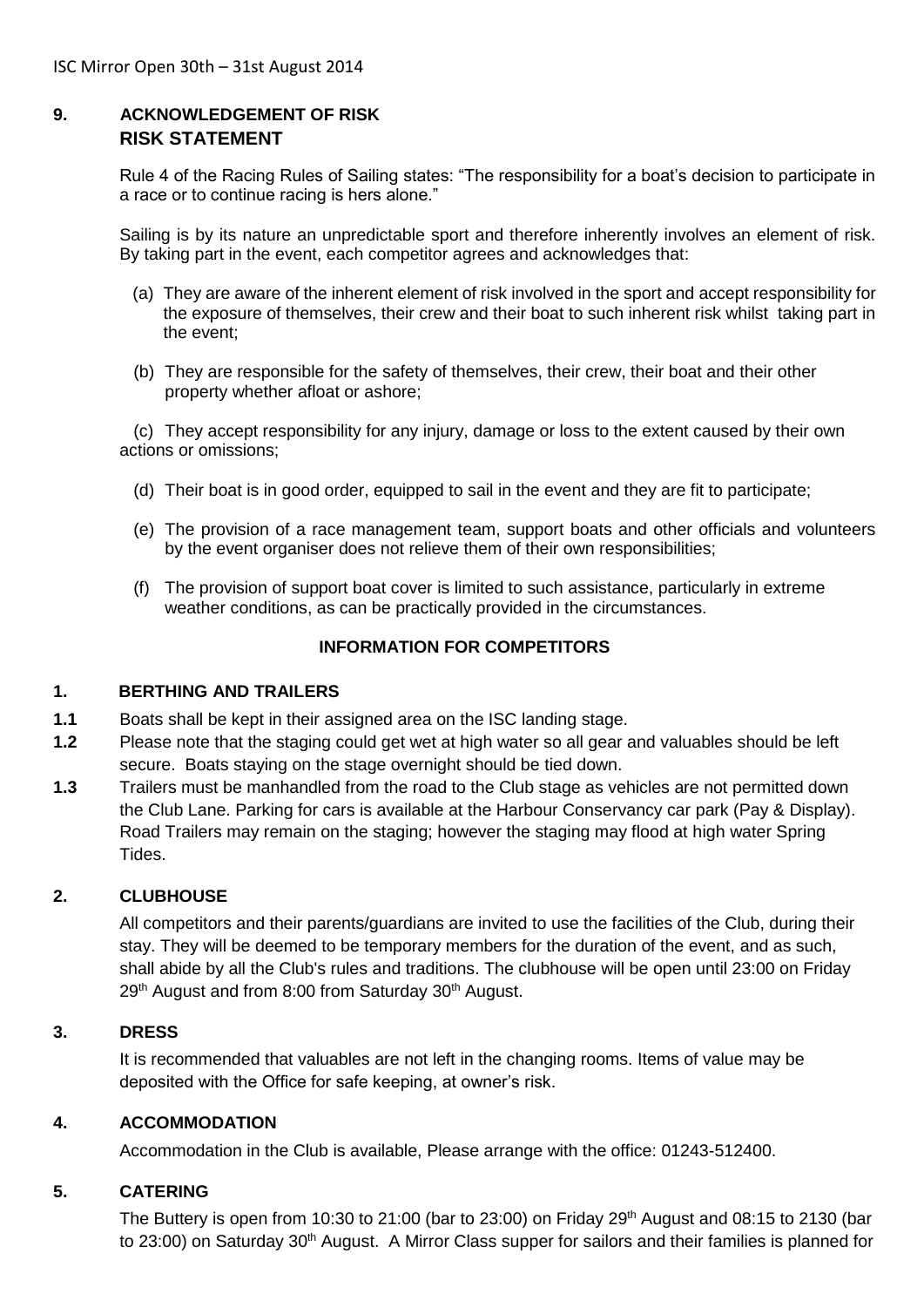ISC Mirror Open 30th – 31st August 2014

the Saturday evening. Please book and pay for this supper with the ISC Office. Further details will be available at registration.

## **6. FURTHER INFORMATION**

For further information please contact:

Itchenor Sailing Club, Itchenor, Chichester, West Sussex, PO20 7AG Telephone: Office 01243 512400 E-mail: [office@itchenorsailingclub.co.uk](mailto:office@itchenorsailingclub.co.uk) Website: www.itchenorsc.co.uk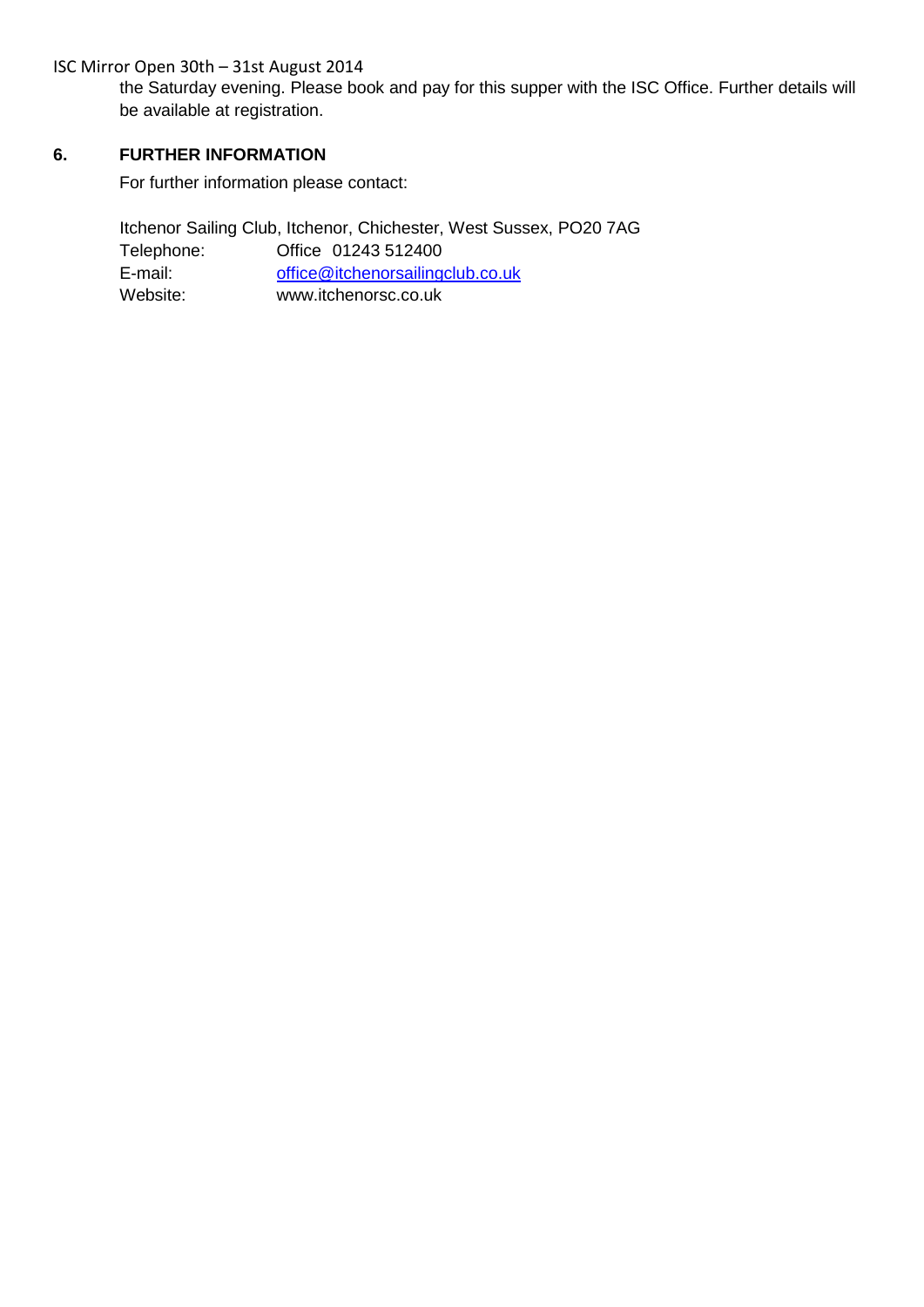# **NAVIGATORS & GENERAL MIRROR NATIONWIDE SERIES &**

## **SOUTHERN AREA CHAMPIONSHIPS 30th - 31st August 2014**

#### **ENTRY & DECLARATIONS**

| Helm:             | Crew:               |
|-------------------|---------------------|
| Helm Club:        | <b>Crew Club:</b>   |
| <b>Boat Name:</b> | <b>Sail Number:</b> |

| Entry Fee- £45 per Boat (OR £35 for entries received before 21:00<br>on Wednesday 27th August 2014 via Sailscore) | £ |
|-------------------------------------------------------------------------------------------------------------------|---|
| Chichester Harbour Dues (for visiting boats only)<br>£2.00                                                        |   |
| (Temp Membership Mirror Class for the weekend if required)<br>£5                                                  |   |
| Mirror Supper<br>.Adults $@$ £9.50<br>.                                                                           |   |
| Children @ £8.00                                                                                                  |   |
| I enclose a payment for<br>TOTAL                                                                                  |   |

**Please make cheques payable to Itchenor Sailing Club, OR** 

**Please debit my credit / debit card no...........................................................................................................**

Start date: ........... / ............ Expiry date: ........... / ............. Security Code: .........................

Payments can also be made by telephoning the club on 01243 512400

I agree to be bound by the NAVIGATORS & GENERAL MIRROR NATIONWIDE SERIES & SOUTHERN AREA CHAMPIONSHIPS Notice of Race and the Itchenor Sailing Club Sailing Instructions, and the rules as defined in the Racing Rules of Sailing. I confirm that I hold a valid registration certificate and that I have third party insurance for at least £3,000,000. I confirm that I have read and accept for myself and my crew the limitation of the Club's Racing Risk Statement as set out below.

#### **Risk Statement**

Rule 4 of the Racing Rules of Sailing states: "The responsibility for a boat's decision to participate in a race or to continue racing is hers alone."

Sailing is by its nature an unpredictable sport and therefore inherently involves an element of risk. By taking part in the event, each competitor agrees and acknowledges that:

(a) They are aware of the inherent element of risk involved in the sport and accept responsibility for the exposure of themselves, their crew and their boat to such inherent risk whilst taking part in the event;

(b) They are responsible for the safety of themselves, their crew, their boat and their other property whether afloat or ashore;

(c) They accept responsibility for any injury, damage or loss to the extent caused by their own actions or omissions;

(d) Their boat is in good order, equipped to sail in the event and they are fit to participate;

(e) The provision of a race management team, support boats and other officials and volunteers by the event organiser does not relieve them of their own responsibilities;

(f) The provision of support boat cover is limited to such assistance, particularly in extreme weather conditions, as can be practically provided in the circumstances.

| <b>.</b><br>Signed………………………………………………… | all |
|---------------------------------------|-----|
|---------------------------------------|-----|

Print name ……………………………………….

For all participants under the age of 18, the following Parent/Guardian Consent & Supervision Form must also be completed.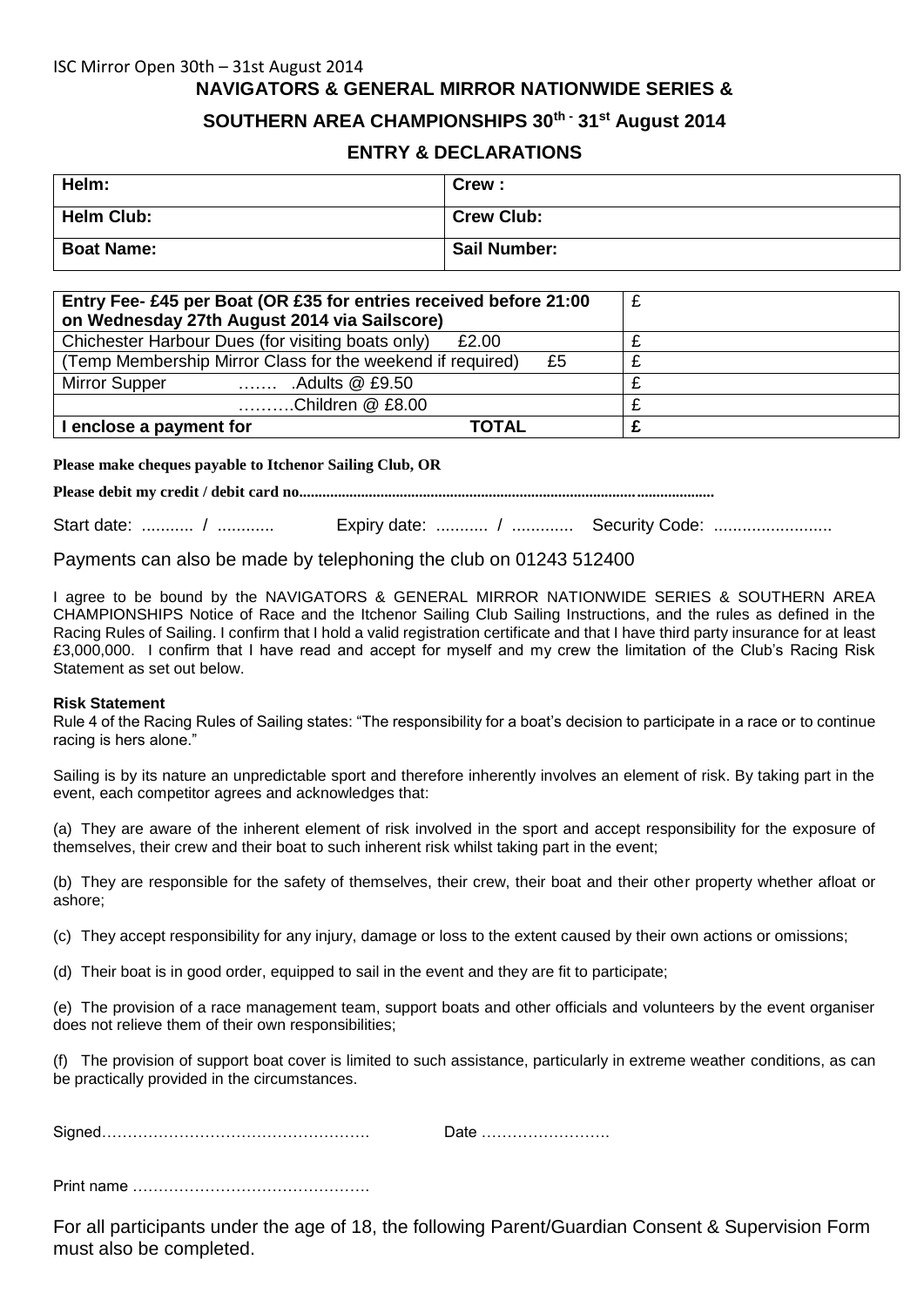## **Parent/Guardian Consent and Supervision Form**

**This form is required for all participants aged under 18 years. It must be signed by the parent/ legal guardian of the young person and NOT their representative. Please complete one form per child. Please complete all sections in Block Capitals**

#### **Dates applicable**

| $\overline{\phantom{a}}$ | - |
|--------------------------|---|
| .                        | ∽ |
| лн.                      | ັ |
|                          |   |

#### **Participant's details**

| First name    | Surname/family name |
|---------------|---------------------|
| Home Address  |                     |
| Date of birth | Age                 |

#### **Parent/guardian/person with legal responsibility**

| First name            | Surname/family name |
|-----------------------|---------------------|
| Relationship to child |                     |
| Home Number           |                     |
| Mobile Number         |                     |

#### **Alternative Emergency Contact:**

| First name                     | Surname/family name |
|--------------------------------|---------------------|
| Relationship to child          |                     |
| Contact number during sessions |                     |

#### **Medical information**

It is your responsibility to make known any disability/medical condition that may affect your child during the activity, and any medication that they may require. This information will be shared with those responsible for supervising the activity.

Has your child ever suffered from any of the following conditions: Asthma/bronchitis, heart condition, fits, fainting or blackouts, severe headaches, diabetes? YES / NO

If YES please provide details, including any specific medical advice to be followed in an emergency:

Is your child currently taking any medication? YES / NO

If YES please specify: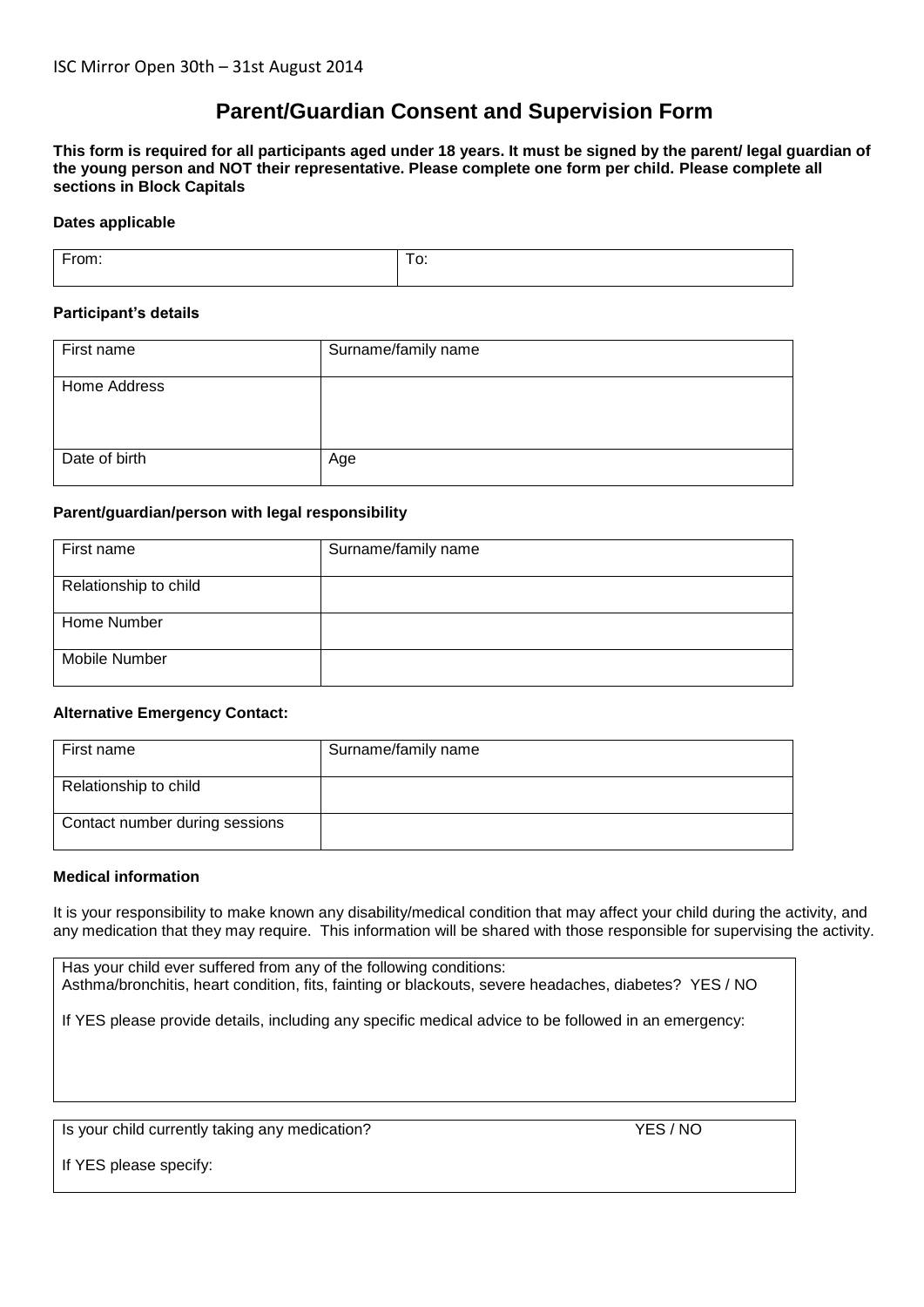| When did your child last have a tetanus vaccination?                                              | Year:    |
|---------------------------------------------------------------------------------------------------|----------|
| Is your child currently suffering/recovering from any injuries which may<br>affect their sailing? | YES / NO |
| If YES please provide details:                                                                    |          |
| Does your child have any allergies that we need to know about?<br>If YES please provide details:  | YES / NO |

Does your child have a disability, learning difficulty or medical condition which may affect their learning (ability to participate in practical or theoretical sessions)? YES / NO

If YES please provide details:

#### **Declaration of parent or person with legal responsibility**

#### **Risk Statement**

Sailing is by its nature an unpredictable sport and therefore inherently involves an element of risk.

By allowing my child to participate in the event and racing I, the parent/guardian of the child mentioned above agree and acknowledge that:

- a) I am aware of the inherent element of risk involved in the sport and accept responsibility for exposing my child to such inherent risks;
- b) I have satisfied myself that my child has the necessary skill and knowledge to take part in the event and to deal with conditions that may arise in the course of a race
- c) I will not allow my child to participate in the event whilst under the undue influence of alcohol, drugs or whilst otherwise unfit to participate
- d) I am responsible for ensuring that the boat is in good order, equipped and insured (including third party insurance of at least £2 million) to take part in the event
- e) I am responsible for my child's property whether afloat or ashore;
- f) I accept responsibility for any injury, damage or loss to the extent caused by my own actions or omissions or actions or omissions of my child;
- g) the provision of a race management team, patrol boats and other officials and volunteers does not relieve me of my parental/guardianship responsibilities or my child of his/her responsibilities;
- h) the provision of patrol boat cover is limited to such assistance, particularly in extreme weather conditions, as can be practically provided in the circumstances;
- i) I consent to my child participating in drug testing procedures and if asked providing a urine sample under observation for analysis at an accredited laboratory
- j) My child is bound by the Conditions of Entry, Notice of Race, Sailing Instructions and Racing Rules of Sailing (save as amended by the Notice of Race or Sailing Instructions). I have explained them to my child, who understands and agrees to abide by them.

#### **Medical consent**

I give permission to administer any relevant treatment or medication to the above-named participant when or if necessary.

In an emergency situation I authorise the organisers to take my child to hospital and give my full permission for any treatment required to be carried out in accordance with the hospital's diagnosis. I understand that I shall be notified, as soon as possible, of the hospital visit and any treatment given by the hospital.

#### **Supervision**

*\* delete one option as appropriate*